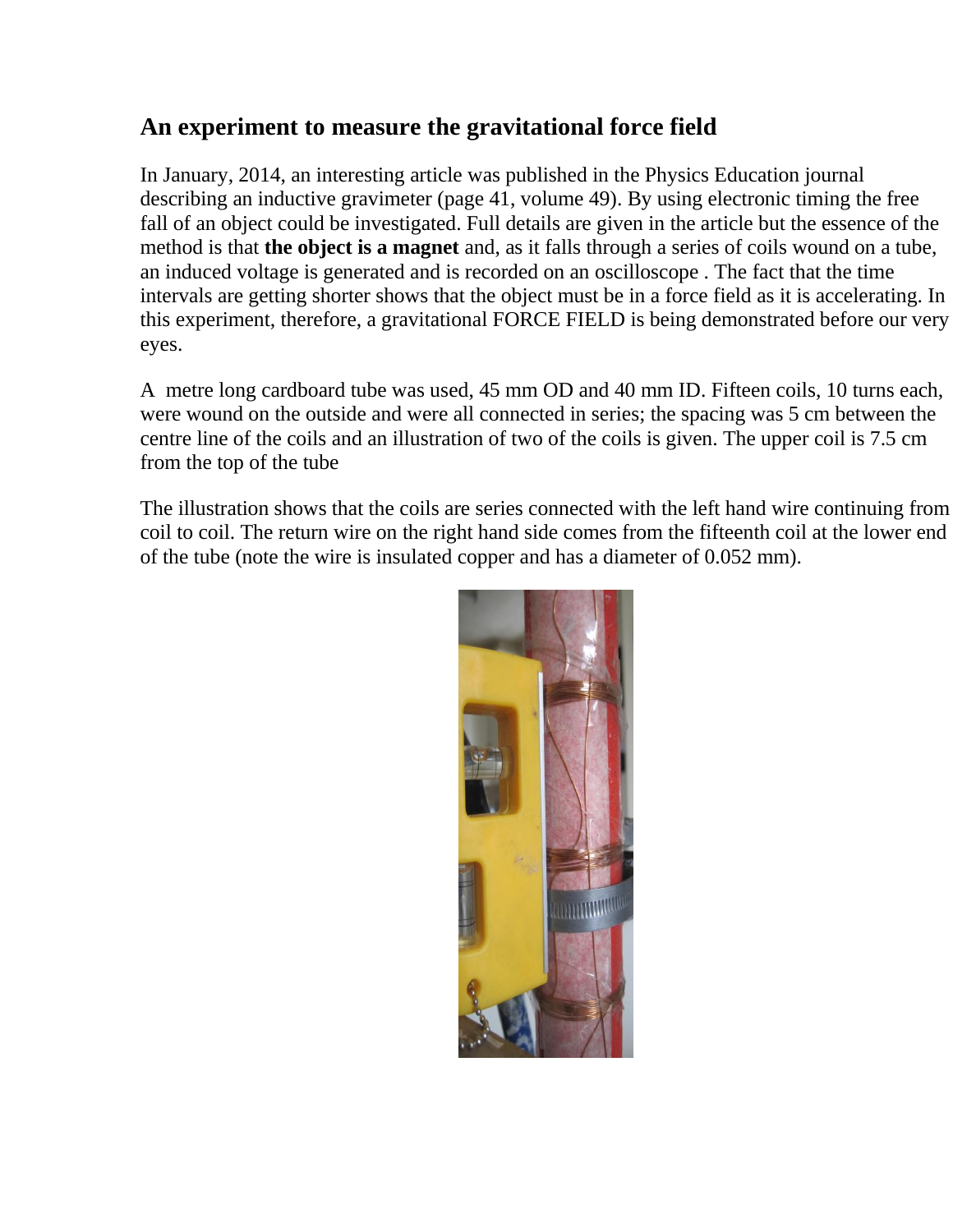A Picoscope ADC100 is used to record the induced voltage and a "single shot" mode is used. A dc pulse initiated the sweep and this was applied to channel A as a trigger pulse. The signal from the series connected coils were recorded on channel B. Results are presented below and it is clear that these times could never be made with a stop watch. All the peaks occur in a time interval of less than ½ second (500 ms).



The trace clearly shows that the magnet is moving faster and faster thus confirming that it is acted on by the gravitational force. The envelope of the trace cannot be explained though it may be due to the fact that the trajectory of the magnet is not precisely on the center-line of the tube